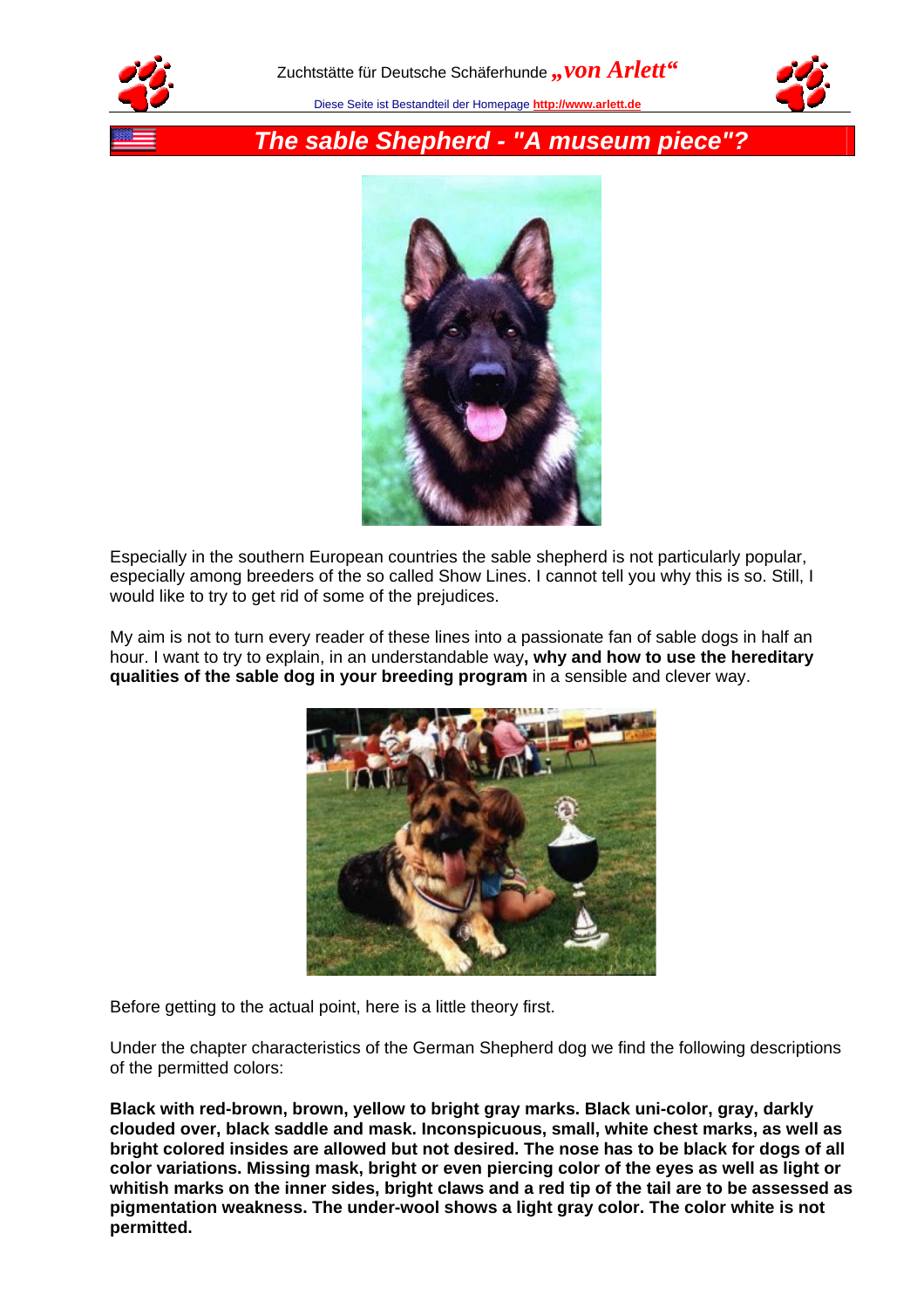



I don't want to get deeper into the genetic basics of these colors. This can be studied in publications like for example "Schleger".

In this article I will refer to the black and yellows, black and reds or black and browns as black and brown to keep things simple.

The sable color is described differently from different points of view.



All of the following variations are to be considered as "sable", whereby more or less bright cheeks and bright inner marks all count to this "sable".

## **Sable color**

- **Gray (Wolf)**
- **Gray-black**
- **Black-gray**
- **Gray-brown**
- **Gray-yellow**
- **Gray, darkly cluoded over**
- **Gray clouded, mask**
- **Dark gray, mask**
- **Gray, brown-black clouds**
- **Gray-brown with black marks on the legs and toes**
- **Gray, brown marks on the head and legs, mask**
- **Dark gray, dark line on the middle of the back (Aalstrich)**
- **Middle gray**
- **Bright gray**
- **Pale gray**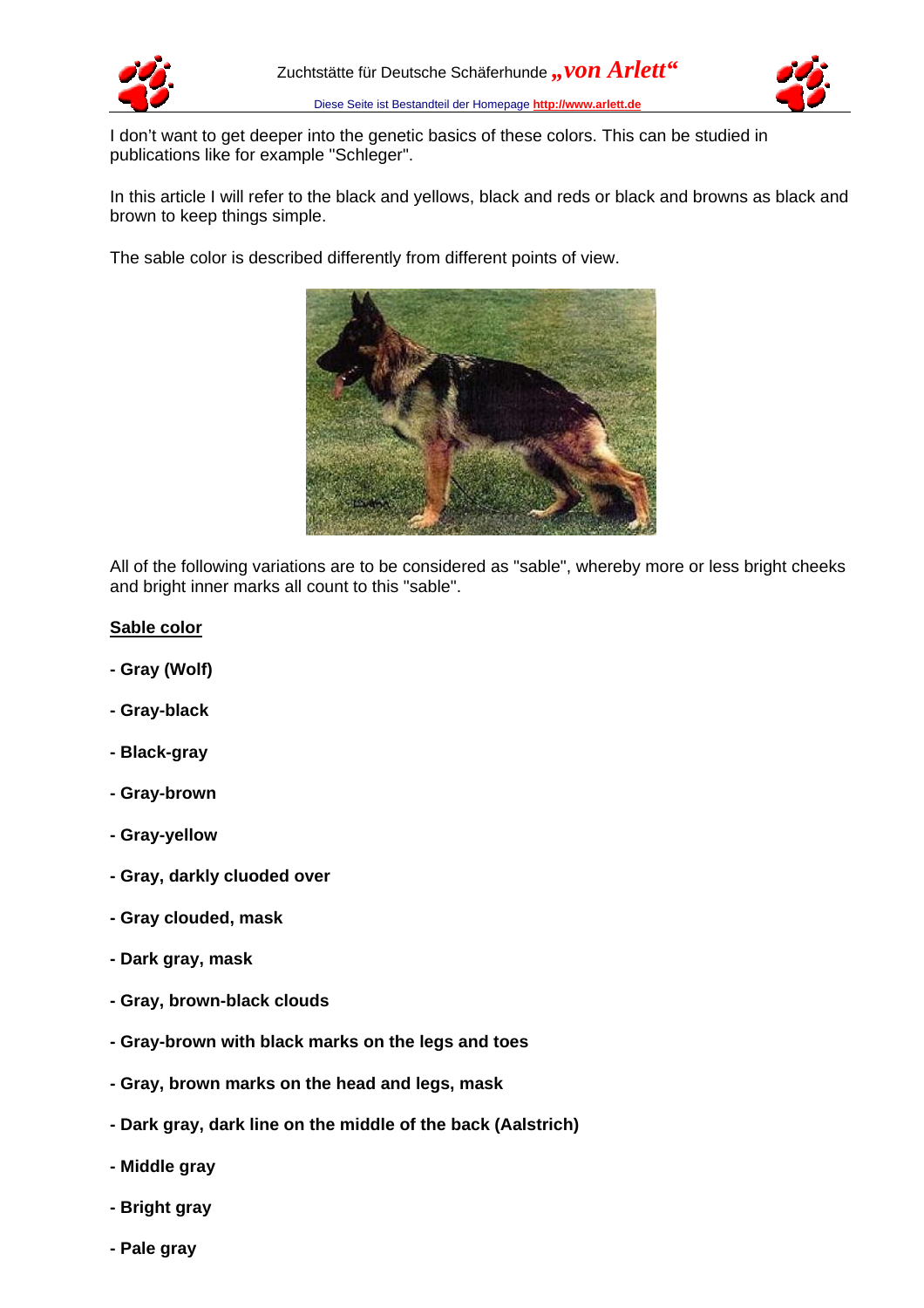





Up to middle gray all variations are desirable and not to be penalized, except for bright cheeks and pronounced paleness on parts of the legs.

Trying to diversify these color variations will probably lead to many different opinions-as far as the descriptions is concerned. The official, listed variations of the sable color can be found on the German pedigree.



The original color categorization made when the dog is tattooed often seems to be incorrect when you see this dog three years later.



# **An Example:**

The gray-bright yellow dog with a dark line on the middle of the back has turned into a deep darkgray-brown dog. And vice versa, the dark-gray-brown dog has turned into a gray-yellow dog.

This development, which at first sight is not evident, (seems hard to believe) is not so rare after all.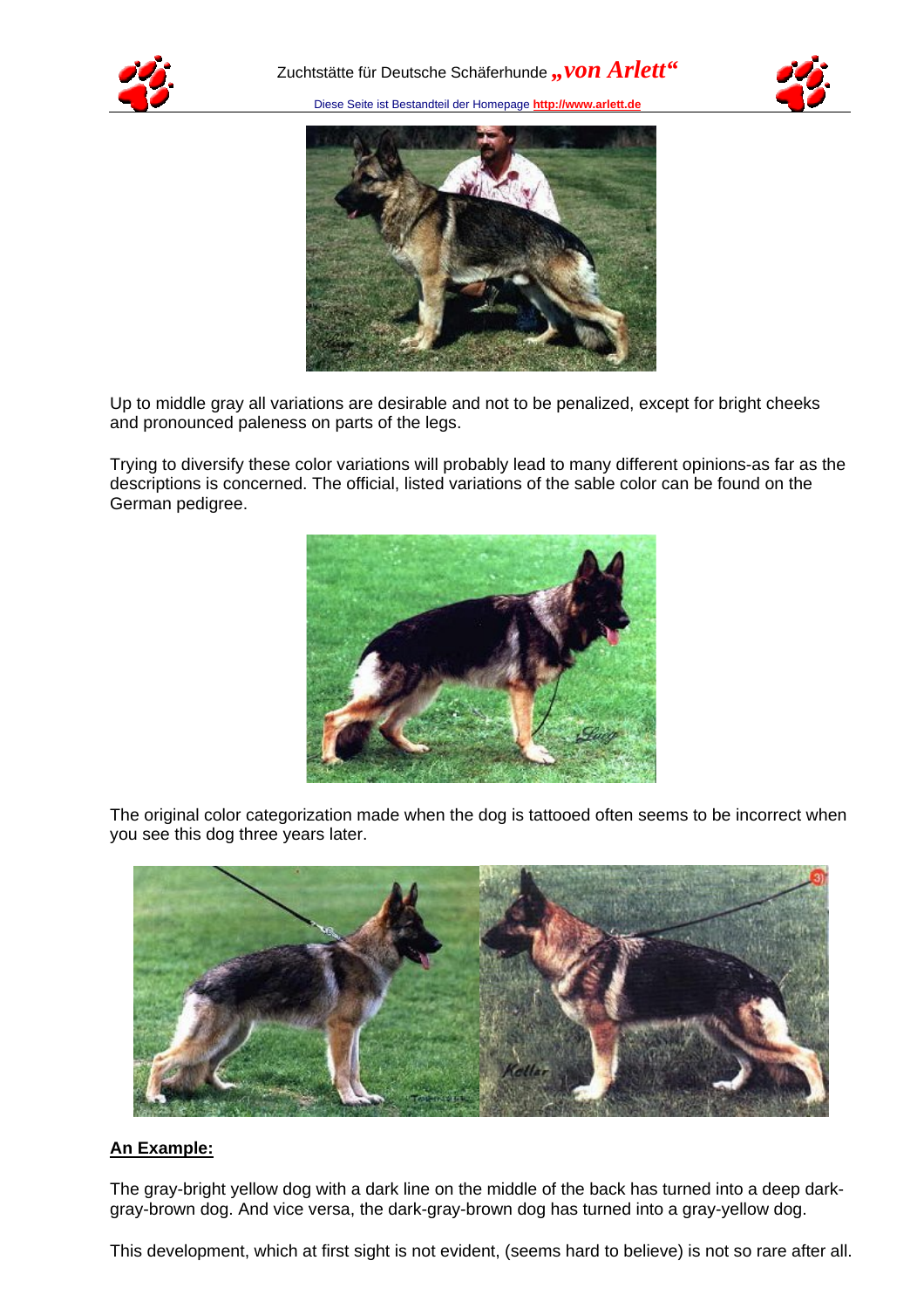



It is certain, that as a rule of thumb, a sable develops his final color up till the age of three.



Based upon my experiences as a breeder, I believe that one can say that the extend to which the mask or the pigmentation of the outer ear is pronounced or not, can be indicative for the extend of pigmentation the sable dog will have as an adult.

In this correlation, one can ask the question:

# **When is a dog sable?**

As a matter of principal, the sable color of a dog is determined directly after birth. At that very moment, it is defined if a dog is black, black & brown, or sable.



This is what the pups will look like later.

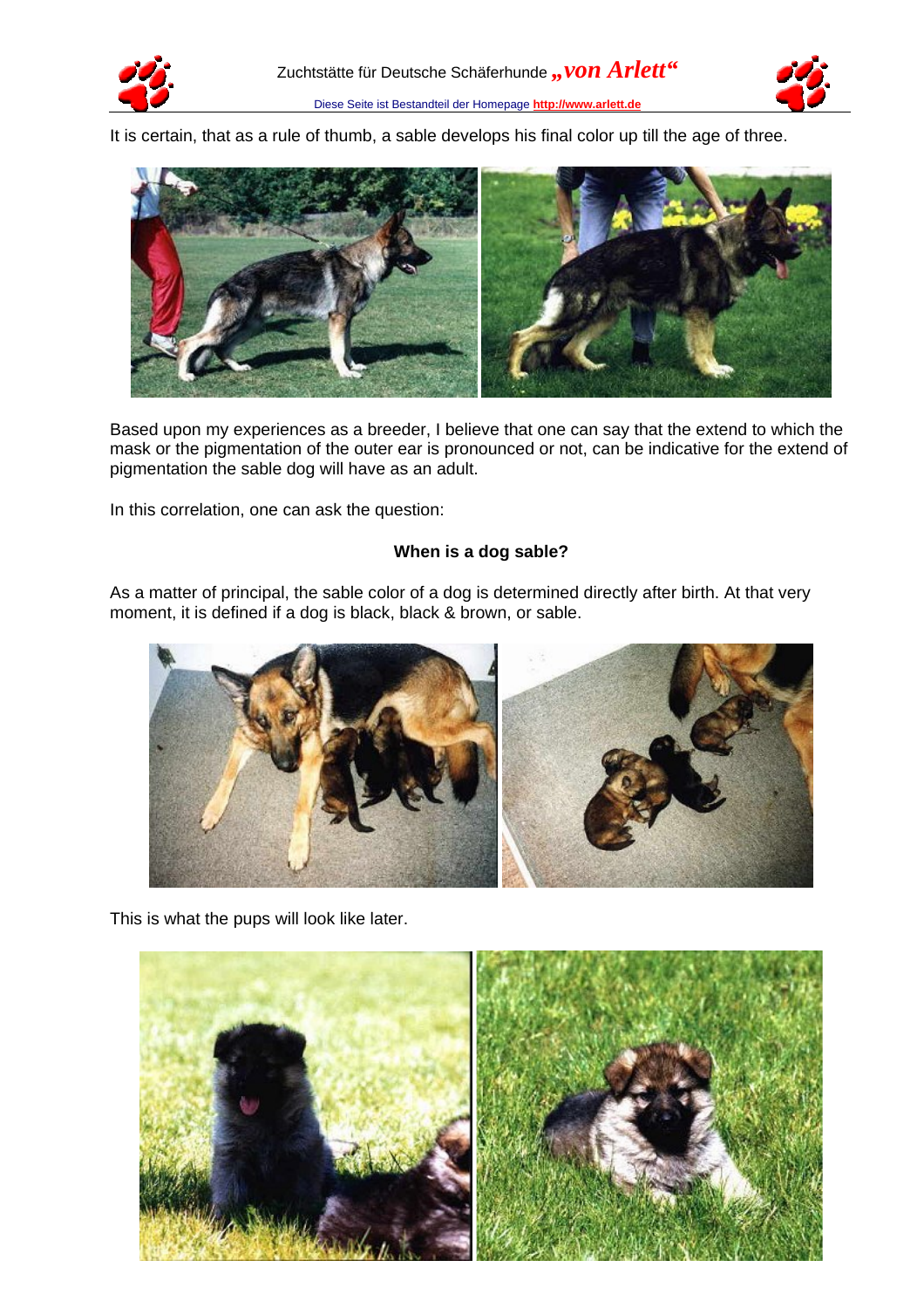





I am often asked where the sable color comes from on an adult black & yellow dog with no solid black saddle.

## **This is not a sable dog, he just doesn't have a solid black saddle.**

It is a fact however, a gray & yellow dog as a puppy is sometimes hard to distinguish from a black & yellow one that doesn't have a solid, closed black saddle.

In no way, can we now start correcting the original color of this dog on the pedigree and turn him into a sable dog because he will never be a sable.

Therefore, he will not be able to improve pigmentation either.

This brings up the following question:

# **Does a sable dog really improve the pigmentation?**

One really should not believe that sable dogs can do miracles to the pigmentation, especially in a population where for decades, the black & brown to red or the bright yellow dog was preferred.



This can not be done in one single step or only to a very limited extend.

In certain cases some fast changes can be brought about by a sable dog. More about that later.

Both color variations, black & brown as well as sable, have one thing in common:

#### **When they are multiplied among each other without consideration or target, more or less pronounced color reductions will appear in both cases.**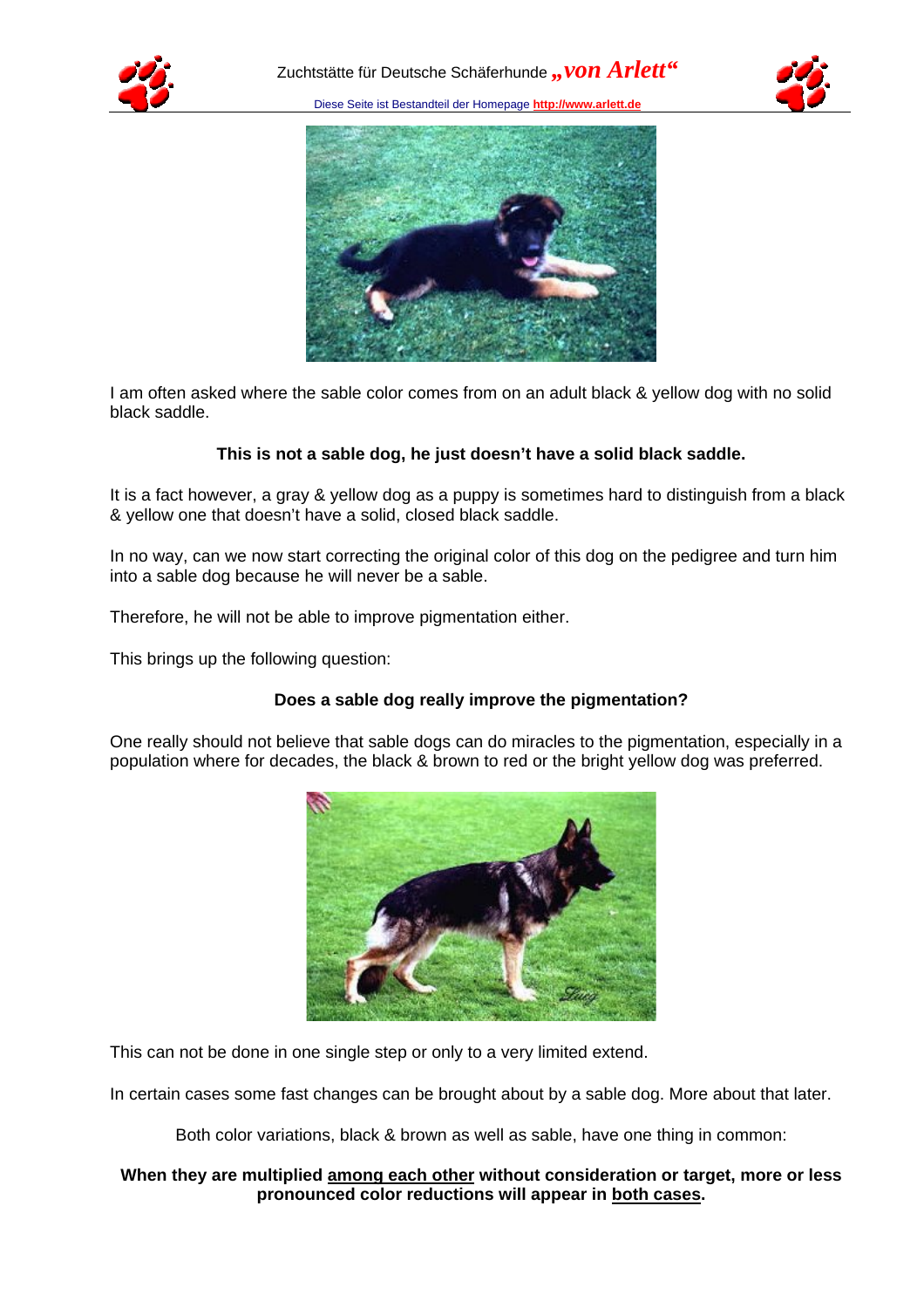



The brightening will be more pronounced in the case when the natural effect of the Mendel Laws will make a heavily frequented dog appear as a brightener, although he doesn't necessarily have to be a clear or bright colored dog himself.

If after the  $3^{rd}$  or  $4^{th}$  generation of sole black & brown breeding, a sensible gray combination is made, or the other way around, if after several generations of purely sable cross-breedings a black & brown combination is made, **no loss of pigmentation** will occur.



People often say that **a well pigmented black & brown animal, who in his turn, has one sable parent, produces a better pigmentation for both the sable as well as for the black & brown offspring.**

Or that: **sable combined with sable always gives a brighter, clearer sable.**

As far as my own personal experience goes, this is basically correct. But the line of succession, cannot be assessed in such a general, overall way. It is not true either that in a population, where 95% is black & yellow, the sable factor will become insignificant in the genetic material. The contrary is true.

Because of the consecutive black & yellow sequence of the breedings, a so called consolidation will occur, i.e. a compression or a condensation of the black & yellow alleles, a certain condition of the gene, which is comparable to a intensive inbreeding involving several generations and thus will have a negative influence on the vitality of the alleles. (here: pigmentation will decrease)

# **The sable gene cannot loose intensity or brighten in this case because it is not being challenged in these black & yellow combinations.**

Therefore the transmission of the pigmentation underlies certain rules, in a similar way as the transmission of long coat. If a homozygous partner in black & brown (if such a dog exists at all) is combined with a homozygous sable partner, the color of the offspring would be in-between the color of the parents. Theoretically, we would find pups with the following colors: Gray-brown, grayblack, gray-brown or gray-black clouded over.

As I indicated before, I do not know of any dog that evidently has dominantly passed on his black & brown color to more than 100 of his offspring, of course in a combination with a sable partner.

Also the dominantly producing sable dog (I personally don't know any) would pass on his color or his color variation "sable" to all of his offspring, including the pups stemming from a black & brown – sable combination.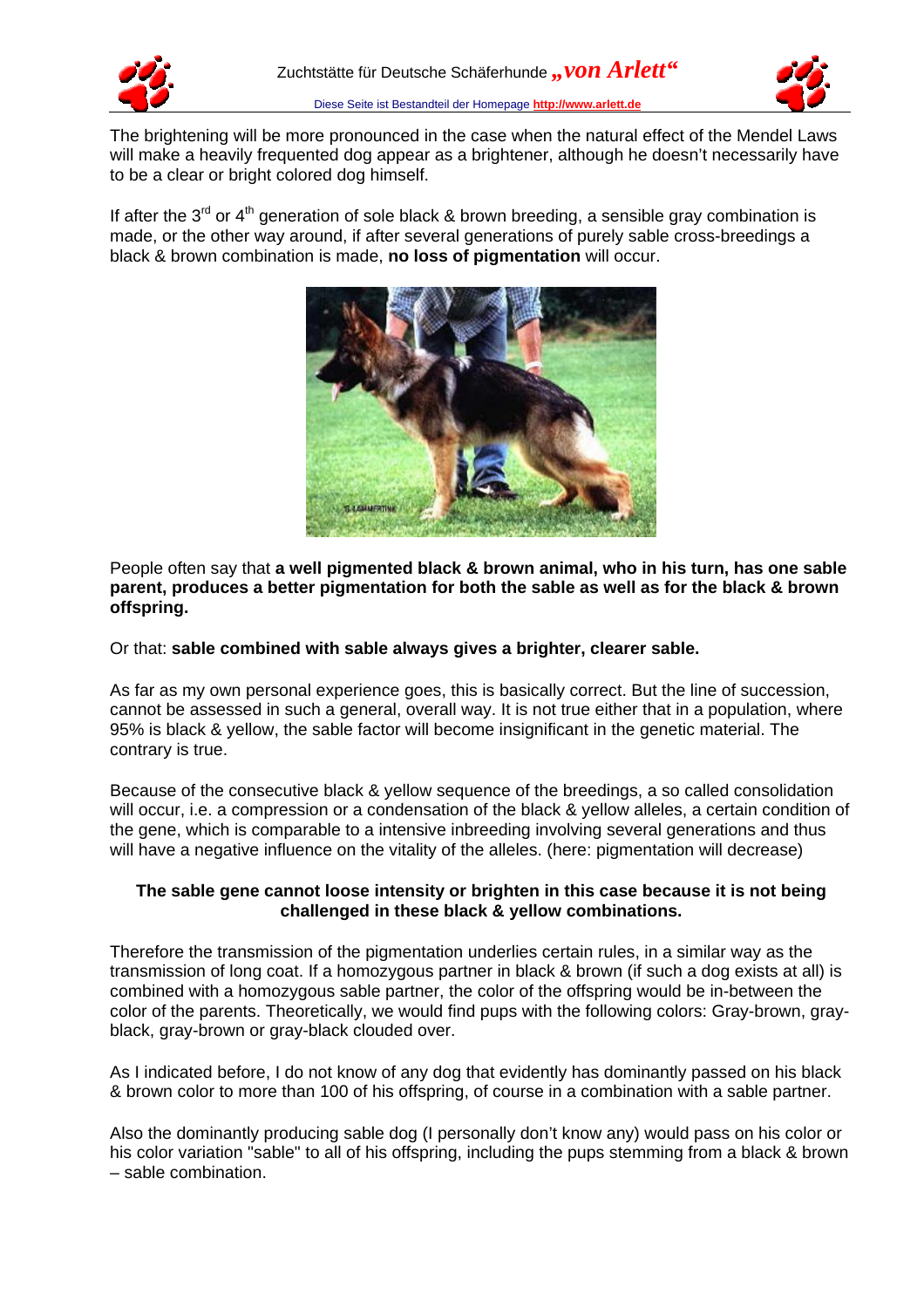



# **The dog that dominantly produces sable does have one huge advantage, he is homozygous for shorthair,**

this means, he does not produce long coats at all. If a dominantly producing sable dog would be known nowadays, he would certainly present a way to at least restrict the problem with long coats on a short term.



Nobody has to fear now being restricted to the sable color for the rest of his life once he has used a sable animal.

# **The hereditary transmission of the sable color is dominant, not recessive:**

This means, and this is absolutely certain:

# **Only when at least one of the parents is sable itself, a sable pup can be born.**

**Only black & brown pups can be born when both parents are black & brown: No matter how many of their ancestors were sable.**

**If in a litter like this, a sable pup is born, we can be assured that a sable parent was directly involved.**

# **THIS IS 100% CERTAIN!**

On the other hand, black & brown pups, or even black pups can be born in a sable – sable combination. This too, isn't so rare at all because the black & brown color as well as the black color is *recessive*.

# **Example:**

No one who is planning to use a sable male or female for breeding will be condemned to the sable color for the rest of his breeders life. I deliberately say this in such a provoking way, since very often this is the main argument against the use of sable dogs in breeding.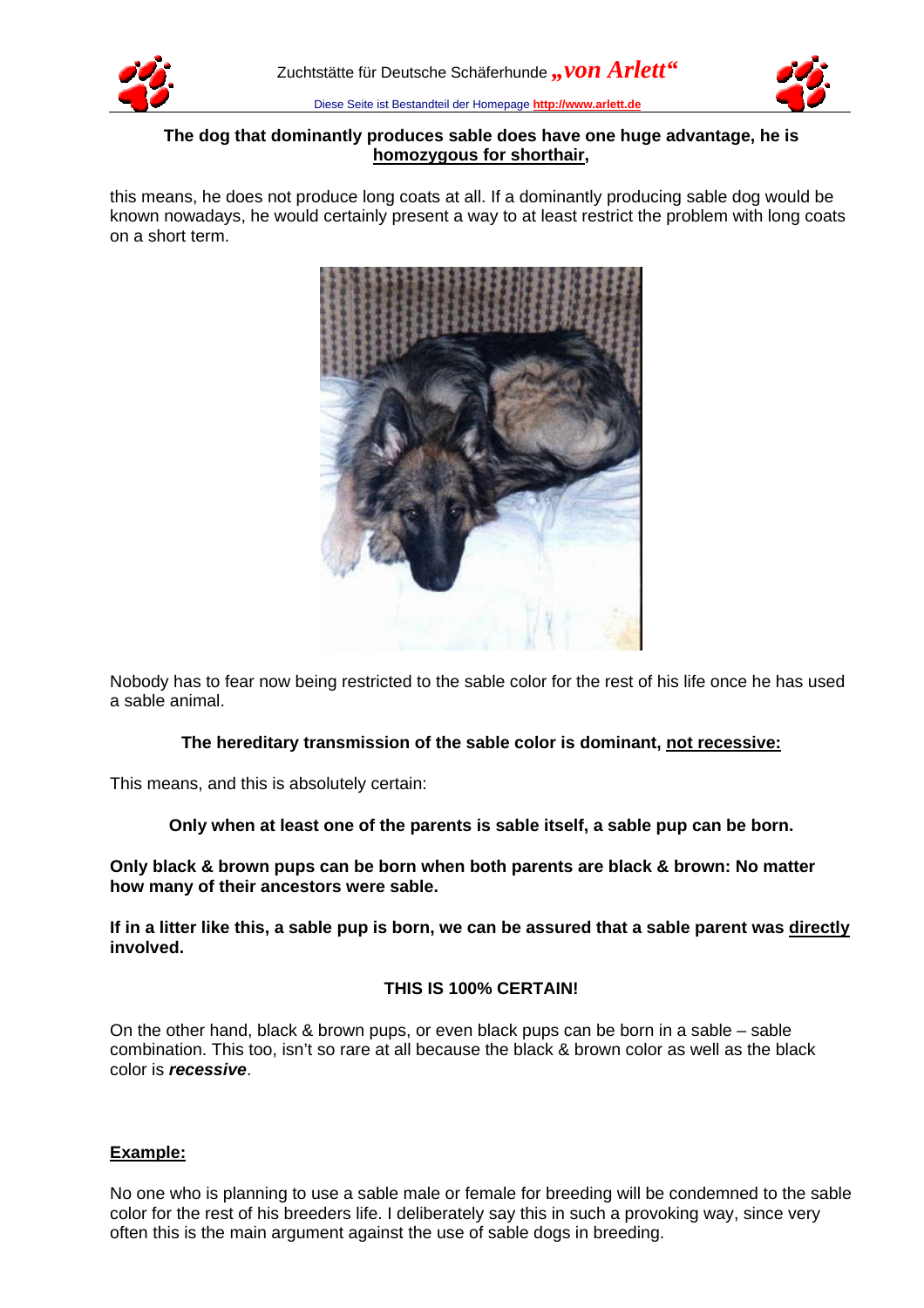





If a black & brown female is bred to a sable male or vice versa, the litter will statistically consist of an average 50 % of sable and 50 % of black & brown pups.

If this same breeder will continue to breed the black & brown dogs from this litter, -maybe because he simply doesn't like the sable color- and combine them with other black & brown dogs**, the offspring will never be sable again.**



**The advantage of the single use of a sable dog is the quick improvement of the pigmentation in comparison to the parental generation.**

Unfortunately, I have often observed people taking the wrong path.

The breeder with an extremely bright colored female is thinking about his last chance, **-maybe a sable dog can do the trick-** and this sable dog is expected to cure all of the problems that this breeder has neglected for many, many preceding generations.

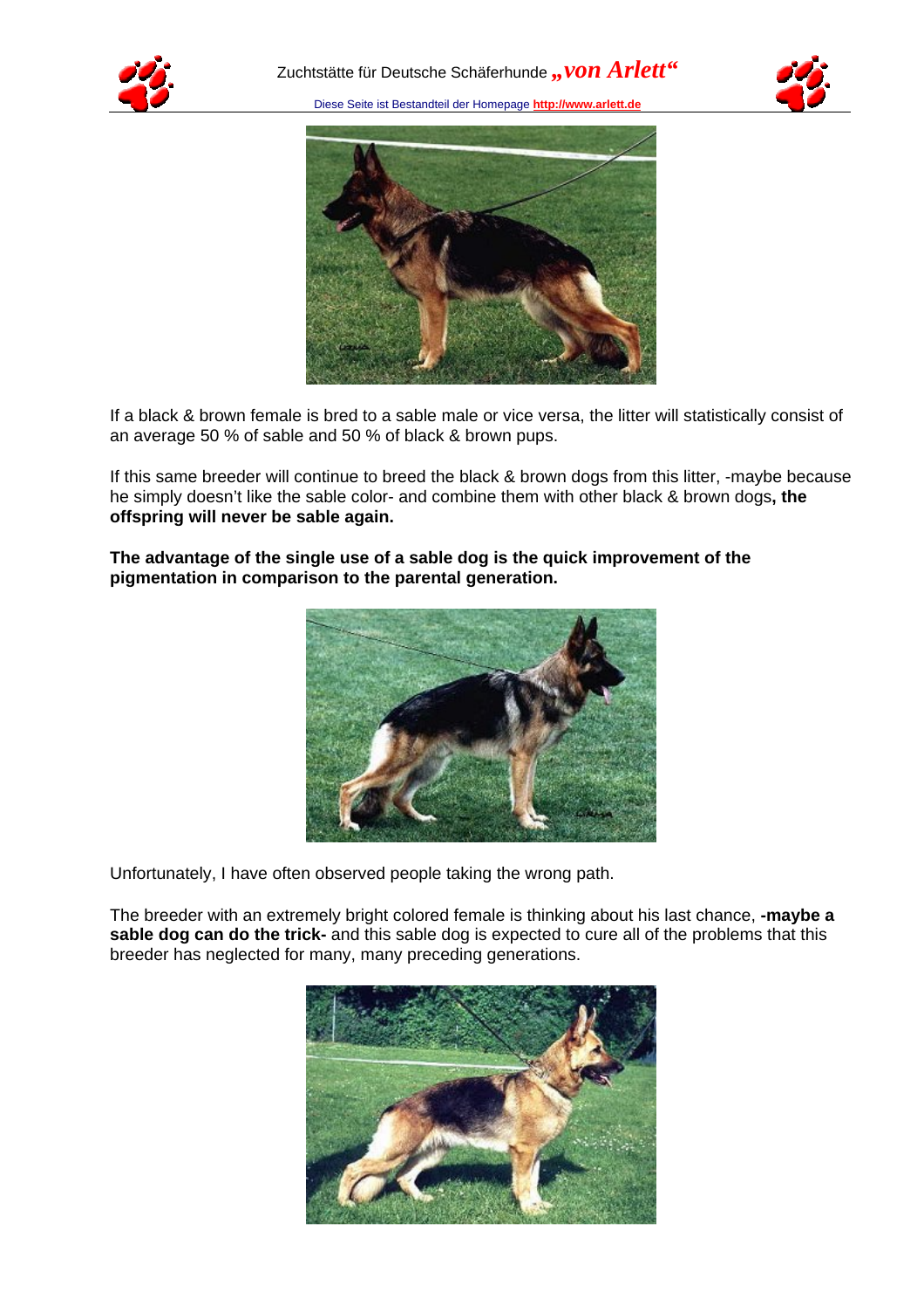

# **His females predominantly have.....**

- Bright claws
- No pronounced mask
- Red tip of the tail
- No solid black saddle
- Bright eyes
- Bright lips, bright gums
- Bright cushions underneath the paws, in summer too
- The upper part of the head is missing black
- White hair in the ears
- Bright inner sides
- very often, all these problems are combined in one single female -

And now this breeder thinks,



**Abracadabra – a sable male –**

and everything will be all right!!

Sometimes it works, but only sometimes.

And it is often these breeders that say:

**Sable is supposed to improve pigmentation?? – Nonsense!!**

**Nobody has ever been able to write the secret formula for good pigmentation. The sensible use of sable dogs certainly is a way.**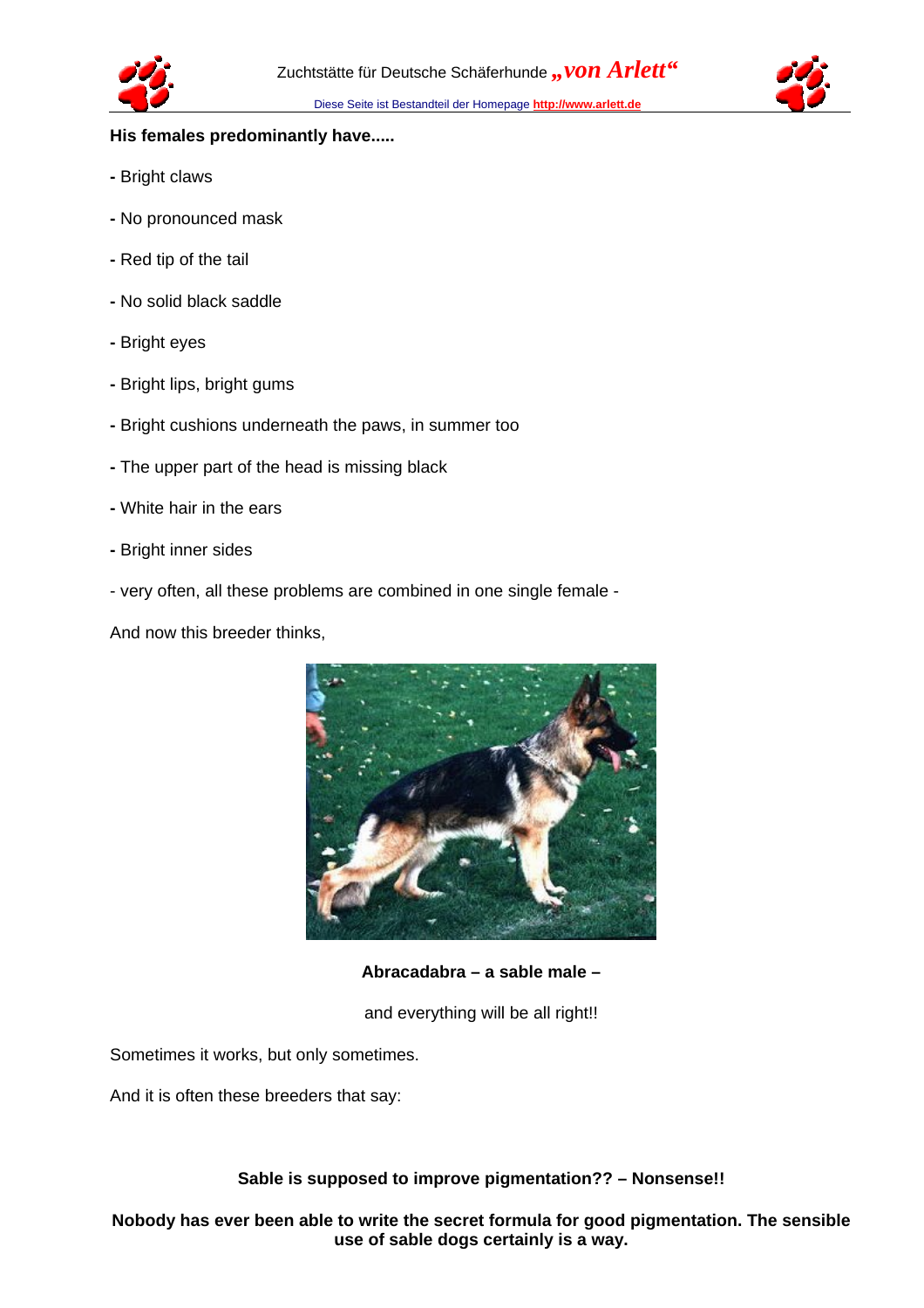



If we want to improve pigmentation we have to pay attention to the practical hereditary transmission which has to be defined. There are several different alternatives, if we have statistical record of how the animal involved produces.

We have the following alternatives:

# **To improve or reinforce the pigmentation of a black & yellow dog we can follow two paths.**

1. We breed this black & yellow female (with low pigmentation factor) with a sable dog or with a black & brown male with a strong pigmentation with ancestors that demonstrably stem from generations consisting of alternating sable and black & brown combinations.

## **These dogs are most certain to improve pigmentation**

For the hereditary transmission, it is irrelevant whether it is the female or the male that has the sable or the black & brown color. The litter with the sable sire, will presumably consist of sables and well-pigmented black & brown pups. The litter with the black & brown sire will consist of black & brown pups only, of course.

#### **A sable partner, bred purely sable over several generations (either on the paternal side or on the maternal side) will produce a less pronounced pigmentation in his sable offspring as well as in his black & brown offspring.**

If we were to breed a black & yellow female (with low pigmentation) with a homozygous sable (AA), i.e. a male that dominantly produces sable, we would get only sable pups in different sable variations. On average, theoretically, 50% of them would be homozygous for sable and 50% would be heterozygous (AB). Since it is our aim to improve the black & yellow color, we could now theoretically combine this sable offspring (heterozygous) with a black & yellow partner. This supposed detour is very troublesome but gives us the advantage of having a wider choice of sable animals available for breeding.

Nowadays, this second way is certainly only a theoretical one, since there is no existing male (at least that I know of) that dominantly produces sable.

The attempt to try to breed a dominantly sable producing dog (homozygous for sable) would be of highest interest to me. If as a result, this dog would not be frequented because the prejudices against the sable color still prevail, this would be a rather frustrating situation, for me too.

The interested breeder will probably ask the question where the purely sable producing dog received his genetic material. In order to determine that, we don't have to go back in time a long way if the parents are sable and split producers as far as color is concerned. Consequently, only the first possibility comes into question (Illustration NR. 1), whereby 25% of the offspring is homozygous for sable.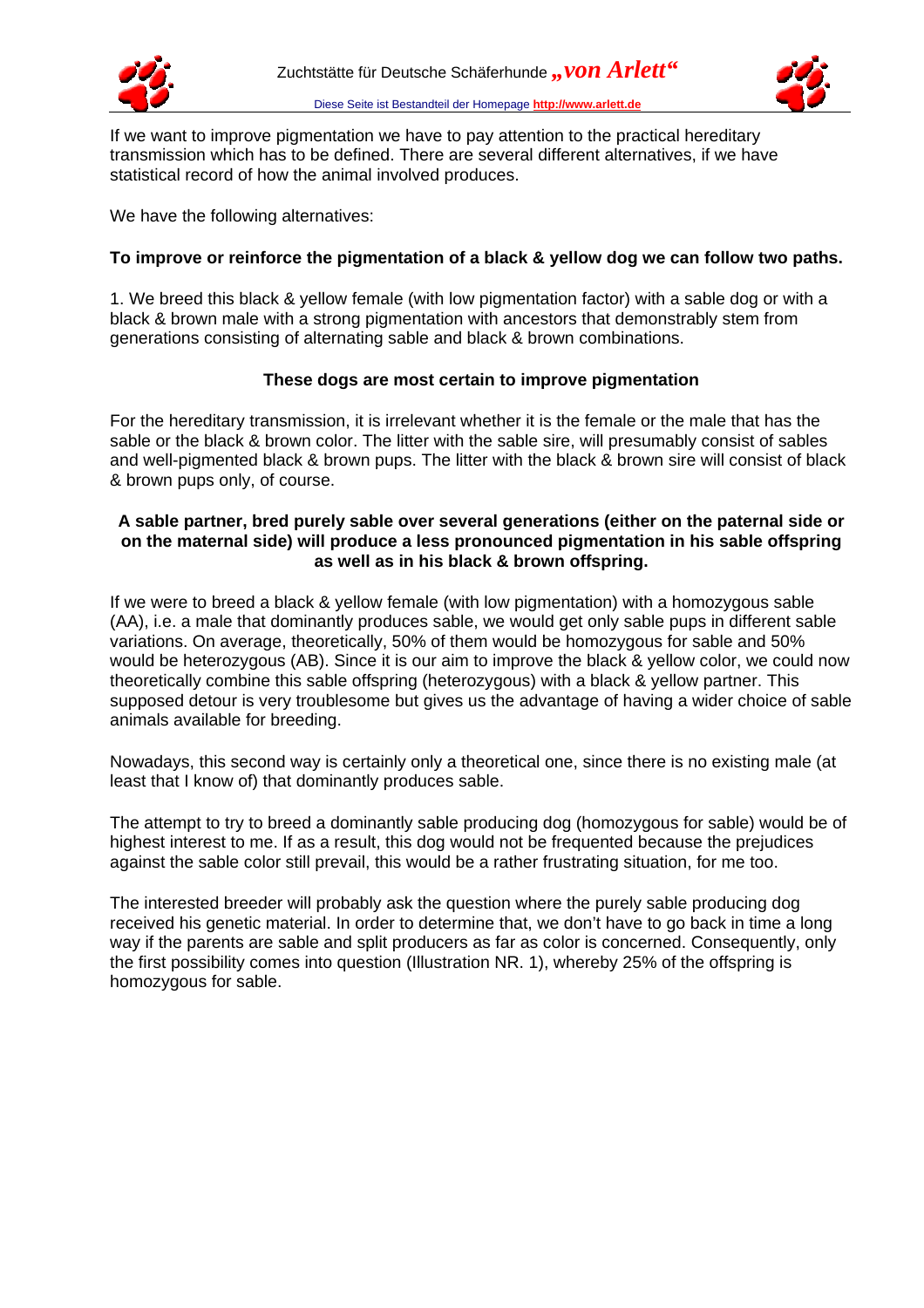



# Die Vererbung der grauen Farbe:

Folgende Paarungen sind möglich:

|    | Kinder:<br>alle 100 %ige reinerbig wolfsgrau dominant     |                                                   |                                                                 |  |  |  |  |
|----|-----------------------------------------------------------|---------------------------------------------------|-----------------------------------------------------------------|--|--|--|--|
|    | 3. Vater (dominant wolfsgrau)                             |                                                   | Mutter (dominant<br>wolfsgrau)                                  |  |  |  |  |
|    | alle Kinder grau                                          |                                                   |                                                                 |  |  |  |  |
|    | 50 % reinerbig<br>qrau<br>(wolfsgrau)                     | Kinder:                                           | 50 % spalterbig<br>grau in Variationen                          |  |  |  |  |
| 2. | Vater (dominant aus<br>der Statistik)<br>Grau (wolfsgrau) |                                                   | Mutter schwarzbraun                                             |  |  |  |  |
|    | 25 % reinerbig<br>grau<br>wolfsgrau<br>also 75 % grau     | Kinder:<br>50 % spalterbig<br>grau in Variationen | 25 % reinerbig in<br>schwarzbraun<br>untereinander              |  |  |  |  |
|    | 1. Vater (spalterbig)<br>Grau in Variationen              |                                                   | Mutter (spalterbig)<br>Grau in Variationen<br>oder schwarzbraun |  |  |  |  |

Here is an example from my own experience.



My very own male "Flick von Arlett" –himself not being sable- has proven with the appearance of his four progeny groups, to transmit, almost dominantly, his pronounced pigmentation, especially on the head. This ability to bring about a clear improvement of pigmentation even with the most lucid female, can be attributed to his sable ancestry on the maternal side.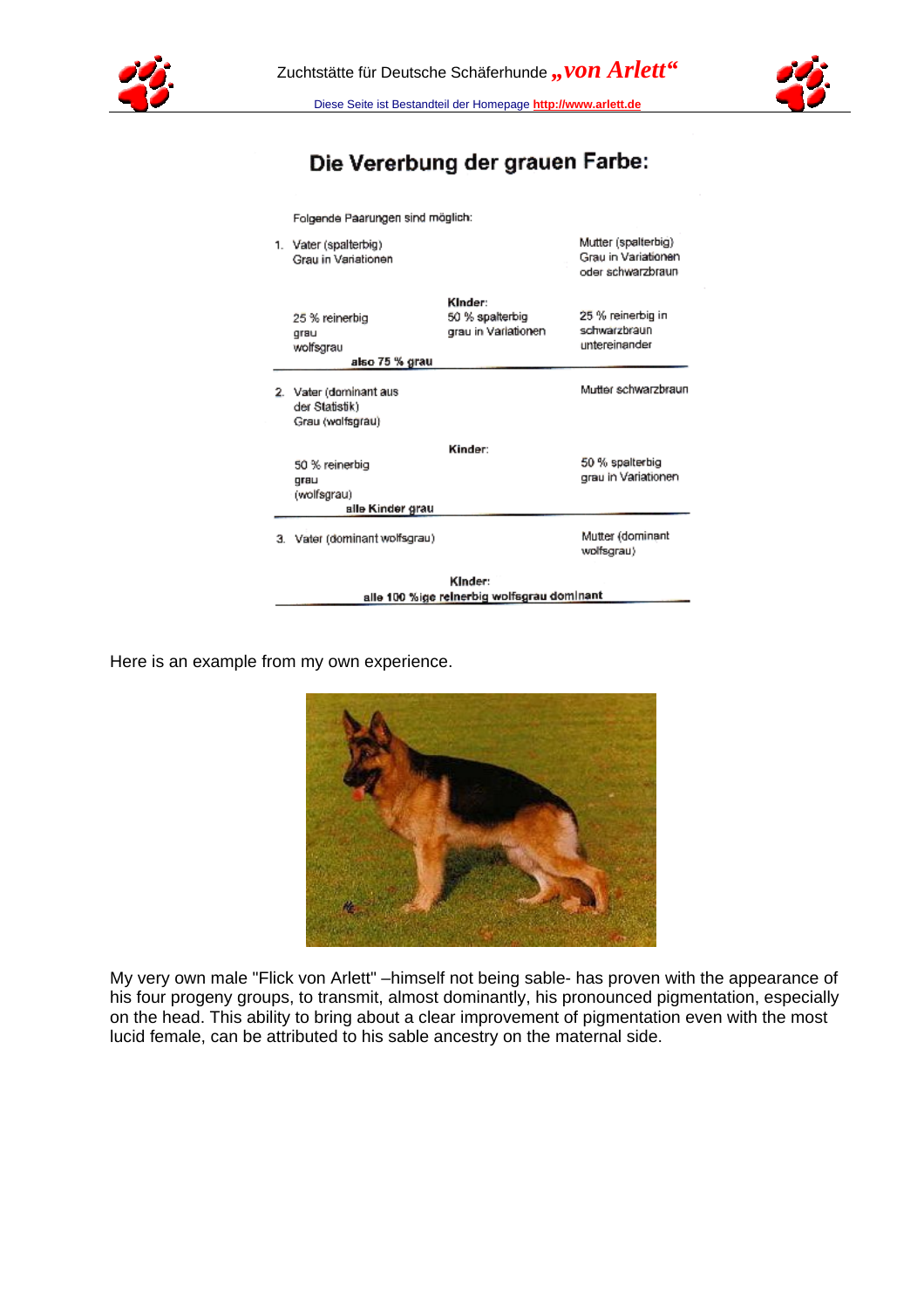



|                          | Eiko v. Kirschental    | Uran v. Wildsteiger Land  | Irk v. Arminius           |
|--------------------------|------------------------|---------------------------|---------------------------|
|                          |                        |                           | Palme v. Wildsteiger Land |
|                          |                        | Xitta v. Kirschental      | Lasso di Val Sole         |
|                          |                        |                           | Nimi v. Kirschental       |
| Yago v. Wildsteiger Land | Quina v. Arminius      | Xaver v. Arminius         | Lasso di Val Sole         |
|                          |                        |                           | Wilma v.d. Kisselschlucht |
|                          |                        | Palme v. Wildsteiger Land | lNick v.d. Wienerau       |
|                          |                        |                           | Fina v. Badsee            |
|                          | <b>Joker v. Arlett</b> | Uran v. Wildsteiger Land  | llrk v. Arminius          |
| <b>Ursa von Arlett</b>   |                        |                           | Palme v. Wildsteiger Land |
|                          |                        | Katze v.d. Wienerau       | Canto v. Ammerlandeck     |
|                          |                        |                           | Era v.d. Wienerau         |
|                          | Medea v. Aducht        | Aramis v. Allamo          | Quai v.d. Boxhochburg     |
|                          |                        |                           | Moni v. Haus Eyll         |
|                          |                        | Wilma v. Patersweg        | Igor v. Hylligen-Born     |
|                          |                        |                           | Gitta v. Patersweg        |

**Due to the fact that this male is black & brown, he (just like any other black & brown male) can only produce sable offspring in combination with a sable female. As long as he combined with black & brown females he can only produce black & brown offspring. Even when bred in to sable ancestors.**



So for the breeders who absolutely don't want to use a sable dog, this is the way to improve the pigmentation of their breed by using a sable female. (or in this case one of her black & brown descendants).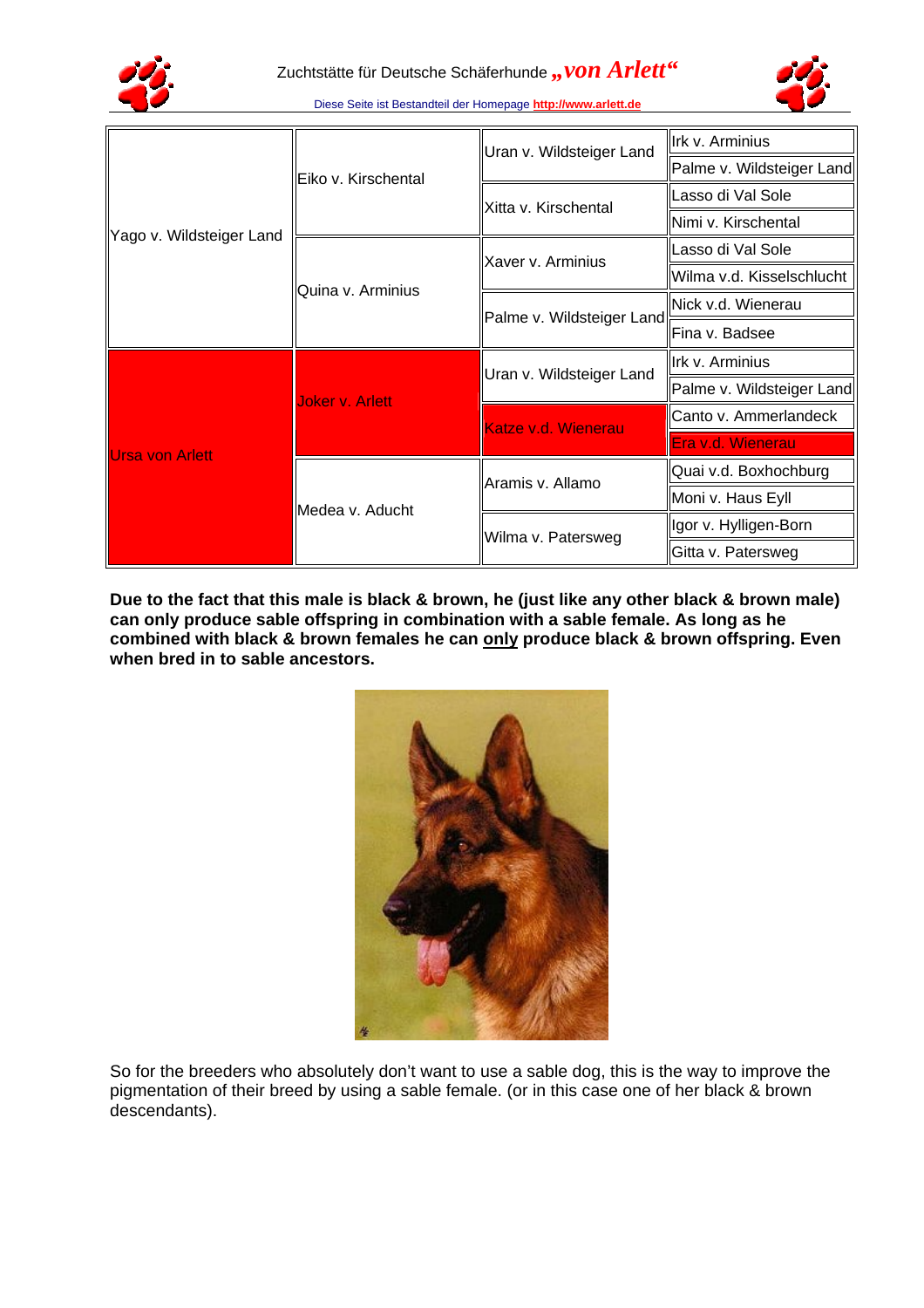





A necessary condition is of course that this sable female stems from proven alternating combinations between black & brown and sable animals.



These are three males sired by Flick out of three females with totally different pigmentation.

- 1. The dam was clear.
- 2. The dam had a normal pigmentation.
- 3. The dam had a very good pigmentation.

These are three examples where the dam has not transmitted her pigmentation. Here you can clearly see how the dam's pigmentation is being dominated by the sire.

Here, I would like to show you a few statistics in correlation with sable Shepherd Dogs.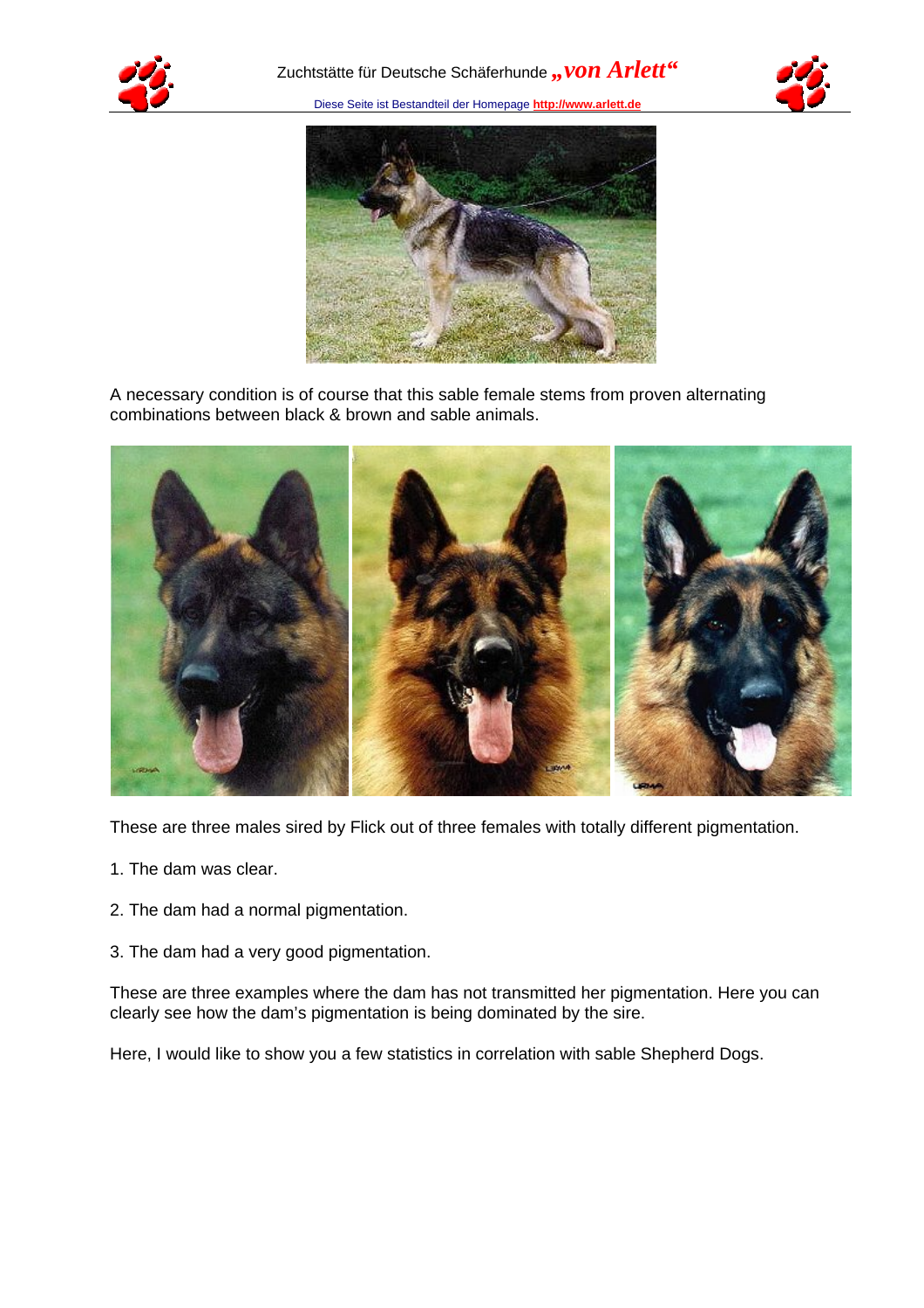







This graph shows us the total number of breeding animals for a period of twenty years as well as the quota of sable dogs. The comparison between the former East- and West Germany is striking.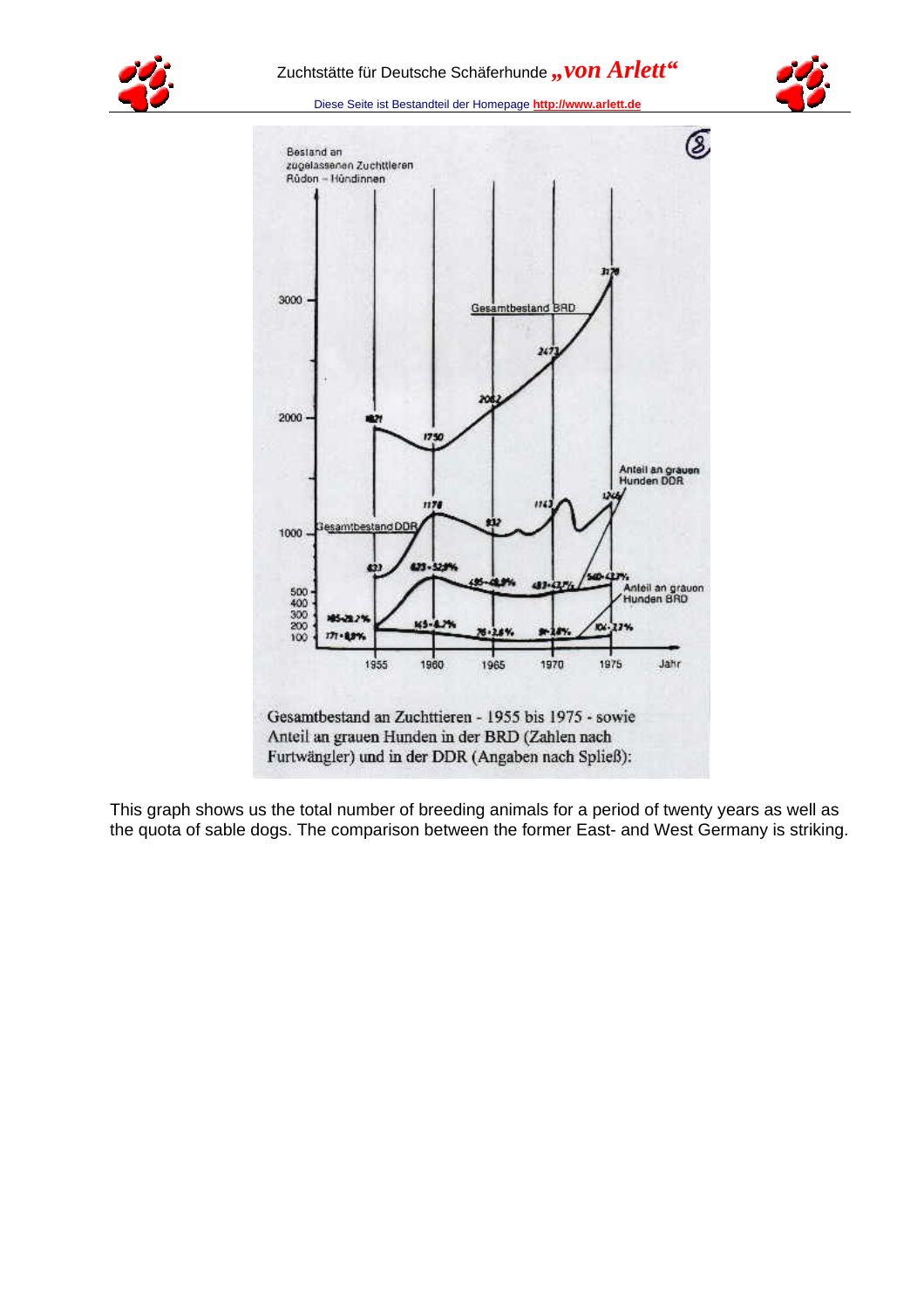



Verein für Deutsche Schäferhunde (SV) e.V.

#### ANTEIL DER GRAUEN WELPEN AN DEN ZUCHTBUCHEINTRAGUNGEN

|      | ZB-Eintragungen gesamt | Davon graue Welpen |       |
|------|------------------------|--------------------|-------|
| 1992 |                        | 982                | 3.44% |
| 1993 | 28000                  | 854                | 3,05% |
| 1994 | 29000                  | 890                | 3.07% |
| 1995 | 30000                  | 949                | 3.16% |
| 1996 | 30000                  | 1048               | 3.49% |



This graph shows the share of sable pups in the total number of dogs registered in the Central Breeding Files (Zuchtbuch) of the last five years. Even if the percentage of sables is slightly increasing, the absolute figures are extremely small. In comparison to 1992 there has been an increase in 1996 of only 80 sable pups. (We have to keep in mind that these numbers have been established using only the distinction of the color gray. The sable varieties have not been taken into consideration but will be corrected in foreseeable time)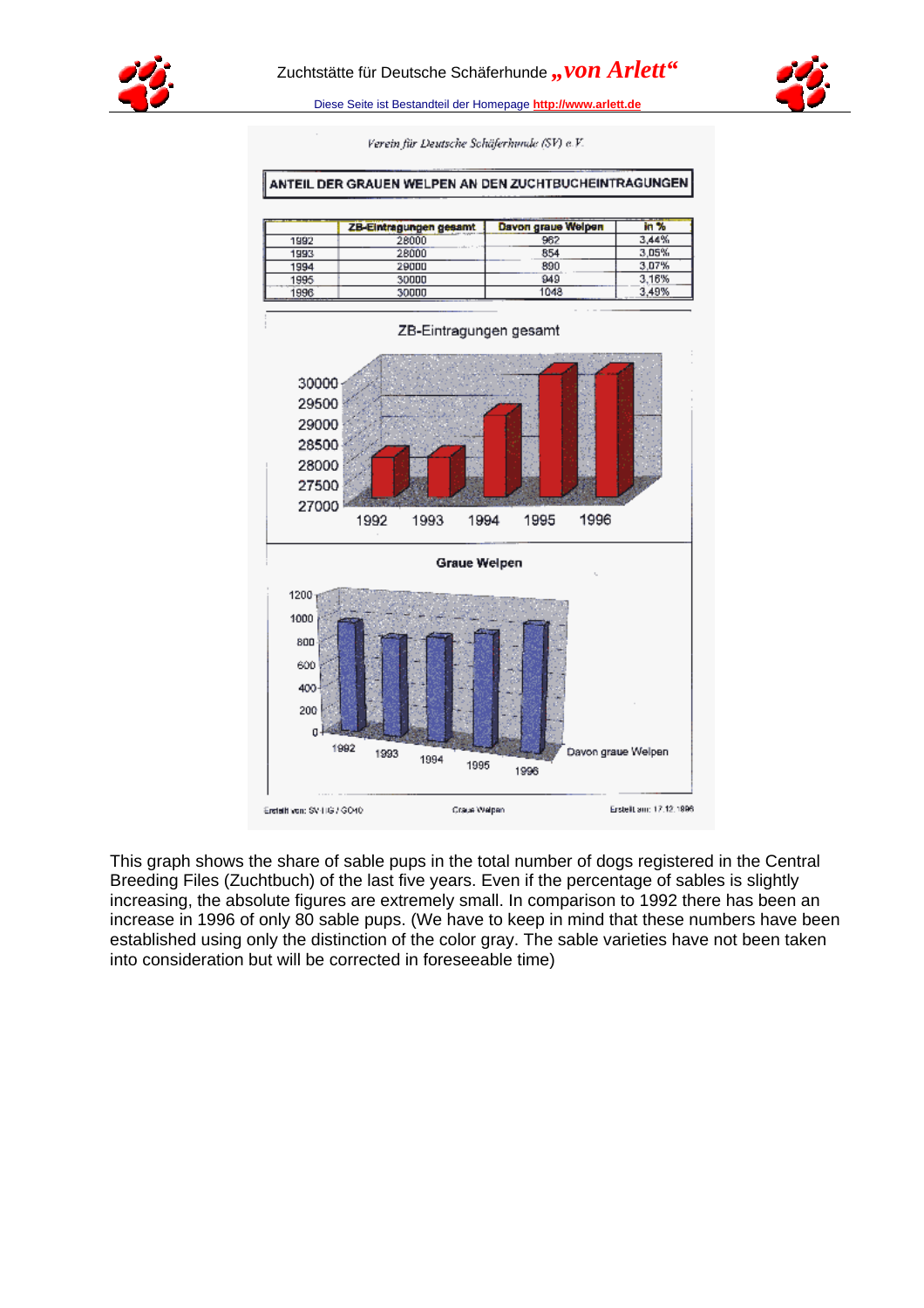





This graph shows the number of sable dogs that have been presented at breed surveys during the time span from 1972 until 1992. In my opinion, the large increase from 1990 to 1991 is a result of the opening of the former East German borders. Even at the peak level the number is still below 20%. As an average, the number of sable dogs at breed surveys is at approximately 5%.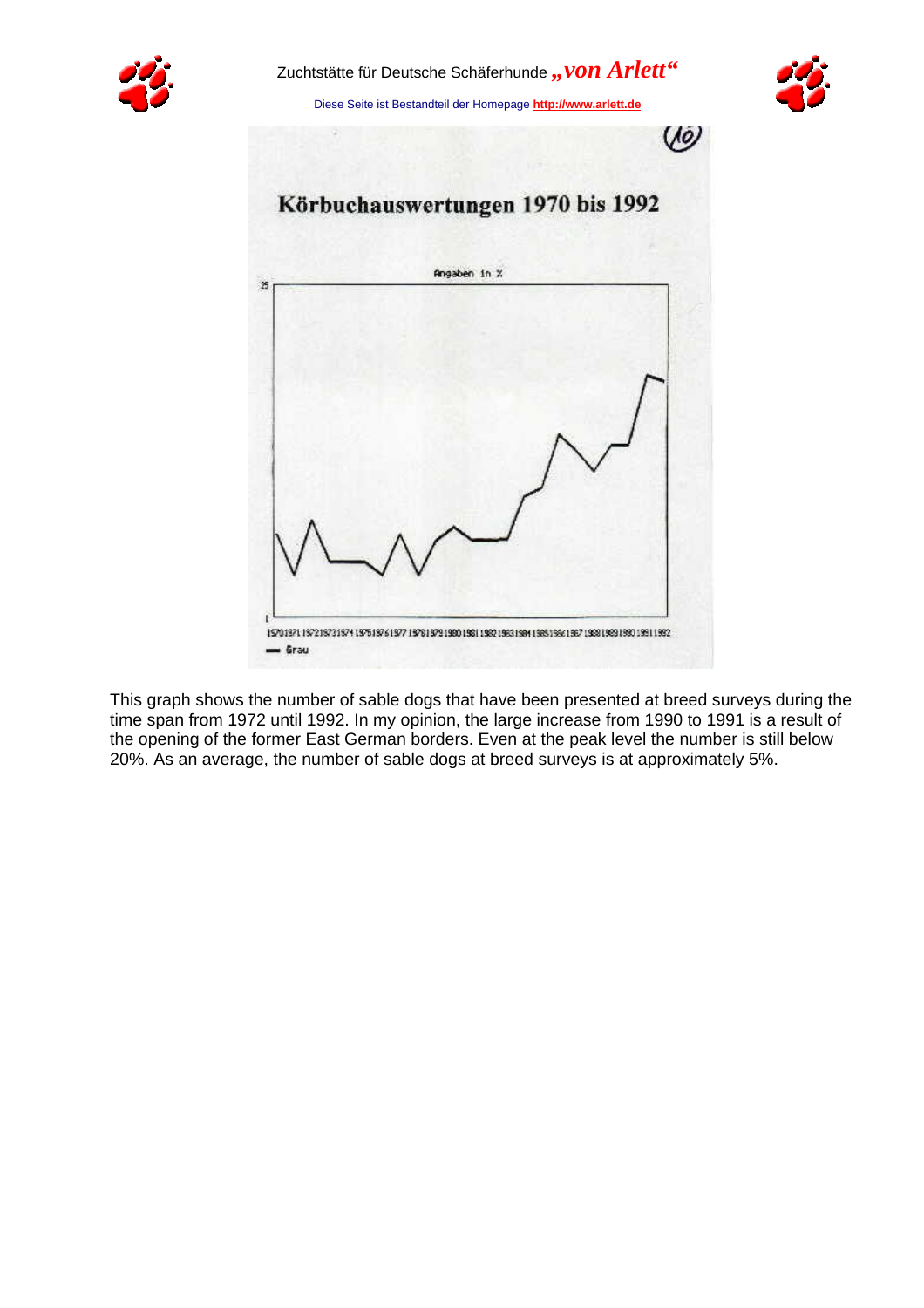





This of course is a miscorrelation to the total number of registrations in the Central Breeding File that could theoretically lead to the following thesis:

## **Sable dogs are more resistant to strain than black & brown dogs.**

Which brings us to the next topic of incitement :

There have always been and there will always be discussions about the value or the non-value of the color in correlation to the working qualities.

## **I think it is basically wrong that sable dogs are more resistant to strain than black & brown dogs.**

I think that the higher number of sable animals in the working sector – I would prefer to call it sporting sector- perhaps has the following reason:

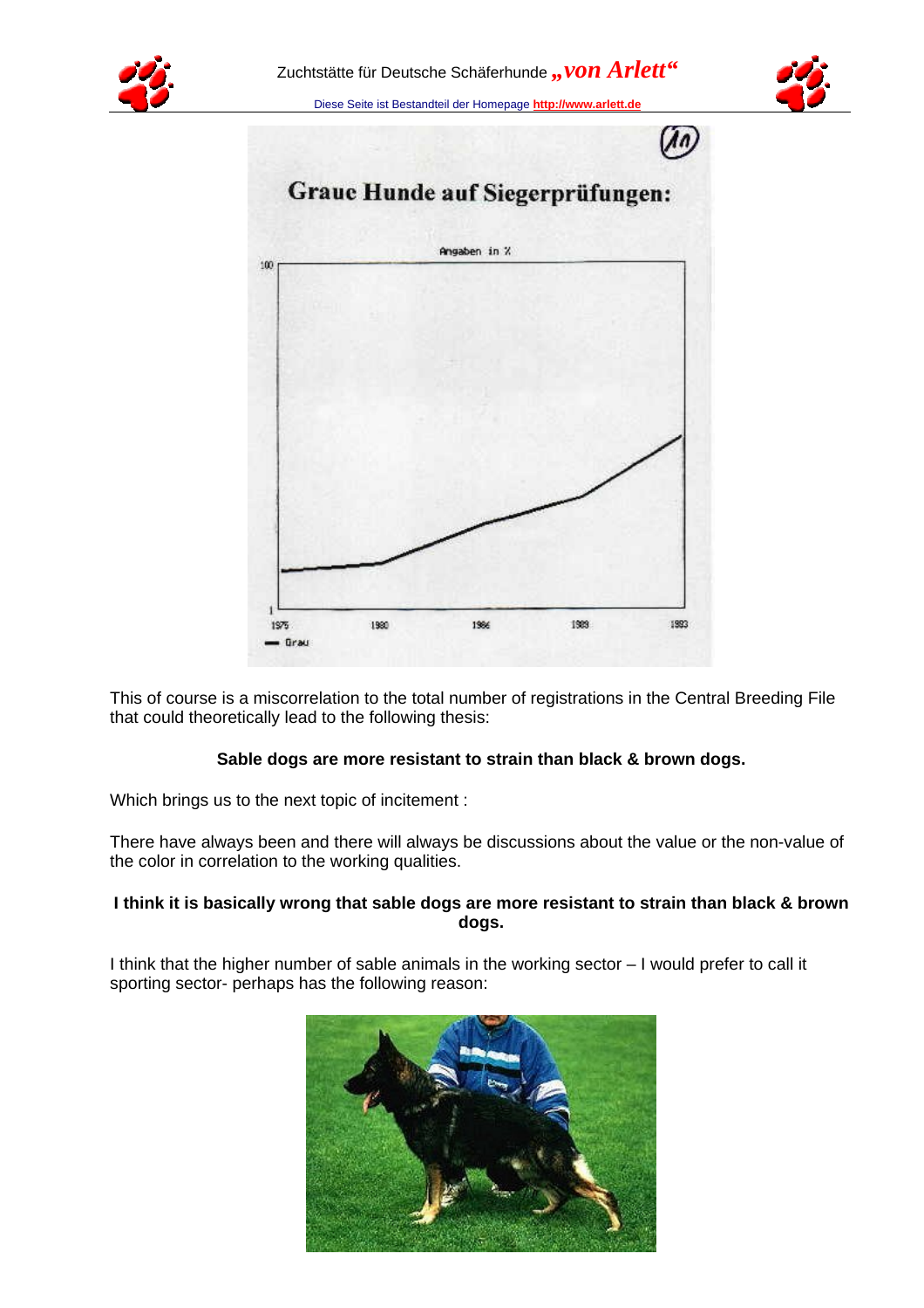



For those in the working dog area, the color is basically not a selection criteria. The selection of the dog –if the color was to play a role at all- was usually based upon the following philosophy:

If the well-known dog-owner John Smith and the also well-known Jack Brown have both been very successful with a sable dog, this will bring about a spiral movement.

If these dogs really have the potential to become high performance working dogs (– this has to be fixed in their pedigree over several generations –) then these animals will be increasingly used for breeding. The breeder as well as the buyer of the pup will of course prefer the sable pups that have a strong resemblance to their sire.

A similar movement was brought about by Bodo and Bernd vom Lierberg. These dogs were wellknown VA's (conformation) that have produced a number of high performance working dogs.

The fact that the color doesn't have an influence on the number of points that can be won on working dog trials, has certainly contributed to the lack of prejudices against sables among breeders of working dogs.

From my experience I can add a few remarks about qualities that **could** possibly be related to the sable color.

## **I want to stress that these are not statements that have generally been proven to be valid nor have they been scientifically researched or examined. (as far as my knowledge goes)**

I have been breeding actively since the year 1978 among others with sable dogs. My basic selection criteria for my pups absolutely exclude the color (the choice between sable or black & brown)

When deciding which pups from a litter to keep, I prefer pups with the following qualities in the following order of priority:

## **Selection criteria**

- High vitality
- Good playing drive
- Temperament
- Good Shepherd Dog expression
- Strength and substance
- Harmonious movement
- Good transmission over the back
- Color?????? Or rather: pigmentation

Those peculiarities that I have noticed in over twenty years of breeding experience and that **could eventually** be related to the sable color, start at the birth.

At this point, I would like to encourage the readers to exchange experiences if they coincide with mine.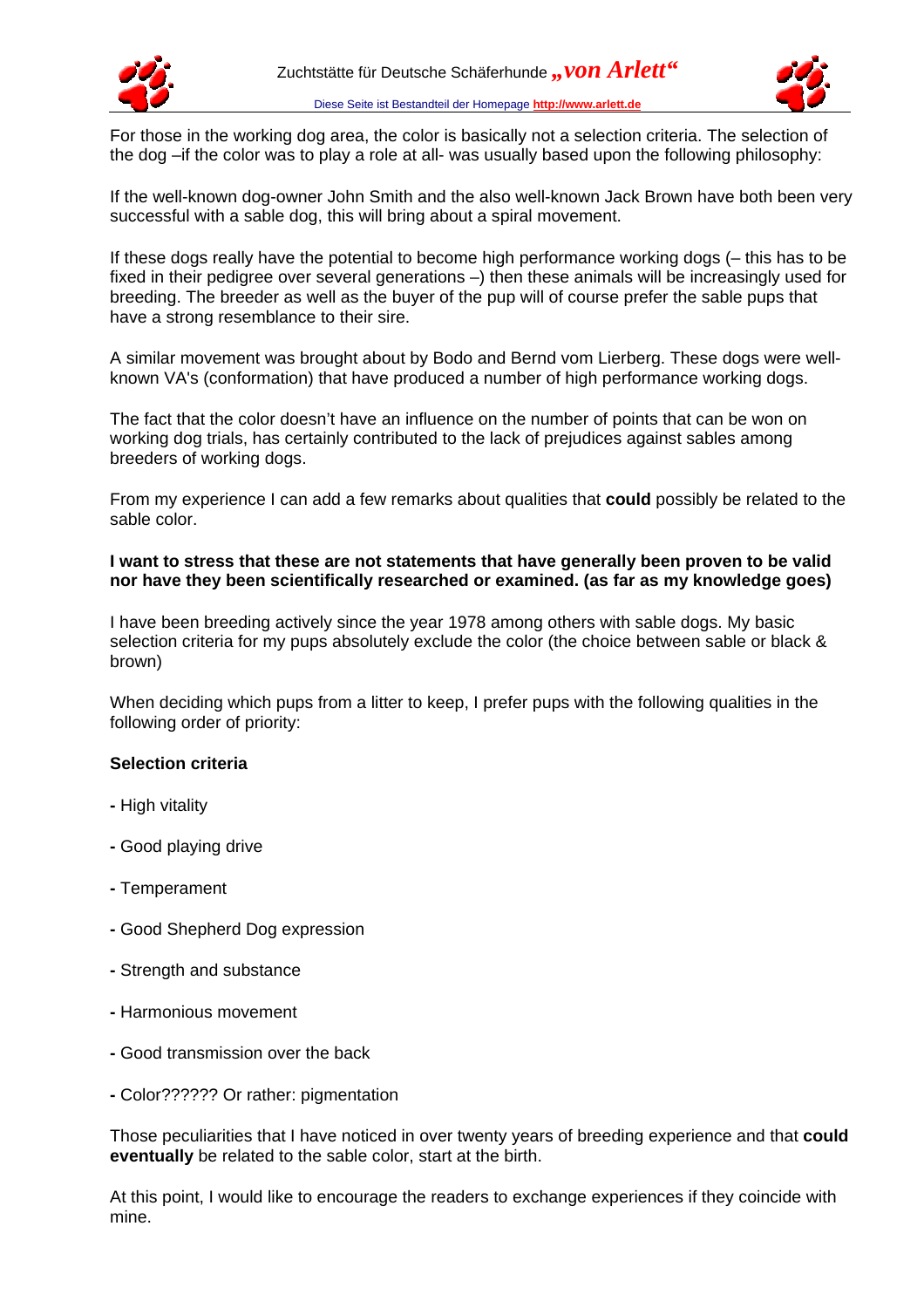



Once again, I must stress that I am referring to my own personal experiences only made with dogs from my own personal breeding stock.

## **Peculiarities seen with sable pups as opposed to black & brown pups:**

**The weight at birth is usually on average a little higher than the black & brown pups.**

**Clearly higher vitality.**

**Lower mortality during the first ten days.**

**Higher weight when tattooed.**

**Less heat sensitivity for pups as well as for the adult dogs on shows as well as on working dog trials.**

**Lower susceptibility for rashes.**

**I have never observed bright claws.**

**More often black spots on or below the tongue.**

**I have never observed bright lips or gums. White hair in the ears is extremely rare.**

#### **Almost all sable females and many black & browns stemming from sables, additionally feed their pups out of their own stomach (throwing up food) in a rather pronounced way.**

Now a few other points where I have not observed any difference between the colors –again, only from my experience-

**No difference in:**

- **Duration of life span**
- **Susceptibility for disease**
- **Working ability**
- **Resistance to strain**

#### **To come to an end, here is a popular way to seemingly improve the color and Pigmentation in a way that is less time consuming**

Again and again one can observe that a few, but very "clever" breeders have their own way of improving pigmentation by using achievements of the chemical industry in a refined way.

I have to admit that it is not always easy to recognize these manipulations at first sight. Apparently there are a few true "experts" in this sector too.

The personal disappointment is that these breeders obviously do not recognize their own "Dead End Street" and apart from that, seem to have forgotten (or maybe suppressed) the true color of their dogs when selecting a breeding partner.

These manipulations sometimes do not just implicate a single animal. When a highly frequented stud dog is involved, it is a big irresponsibility and a great long term damage to the whole race.